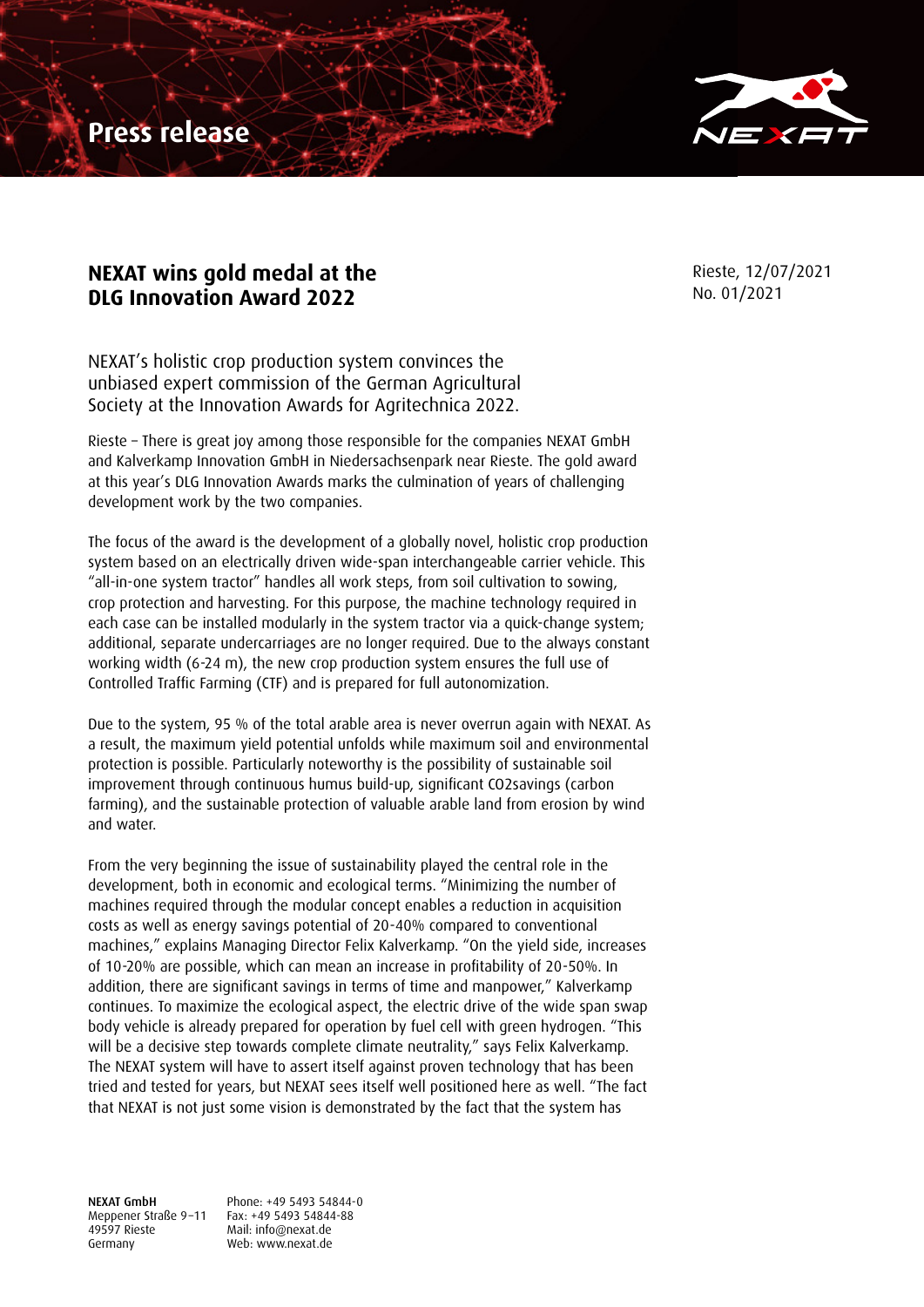## **Press release**



already been successfully used in crop production under real conditions for three years and has been put through its paces by selected farmers," adds Managing Director Klemens Kalverkamp.

The company NEXAT was founded in 2017 by Kalverkamp Innovation GmbH and is exclusively dedicated to the development, production and distribution of the new plant production process. In doing so, the young company draws on Kalverkamp's more than 50 years of development and consulting expertise, which is expressed in numerous product developments for leading international agricultural machinery manufacturers. At the world's leading trade fair for agricultural technology, Agritechnica, the NEXAT system will be presented from 27.02. to 05.03.2022 to the international trade audience for the first time.

NEXAT GmbH Meppener Straße 9–11 49597 Rieste Germany

Phone: +49 5493 54844-0 Fax: +49 5493 54844-88 Mail: info@nexat.de Web: www.nexat.de